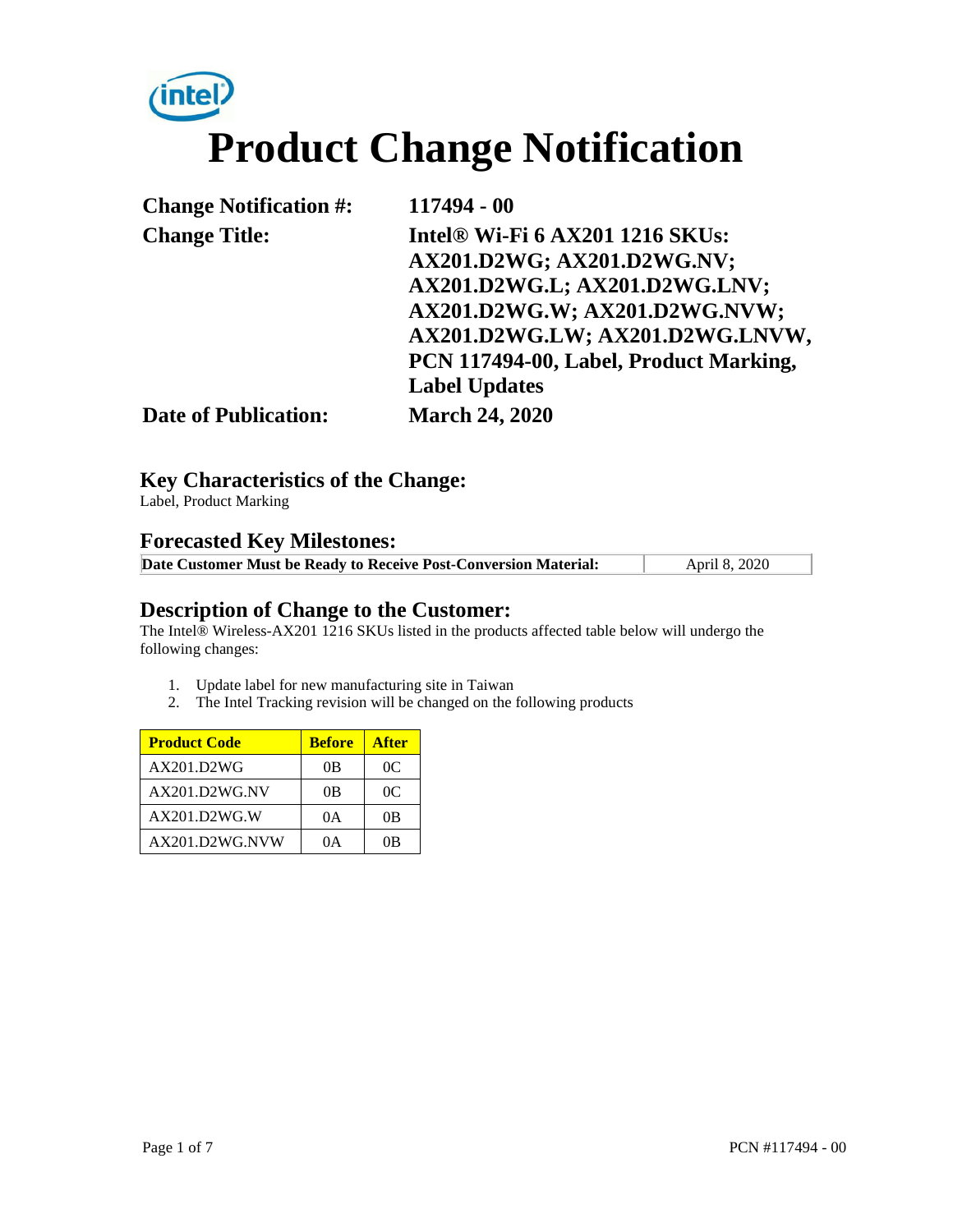| <b>Product Code AX201.D2WG</b>                                                                                                                                                                                                                                                                                                                                                                                                                                                                                                                                                                                        |                                                                                                                                                                                                                                                                                                                                                                                                                                                                                                                                                                                                                                                                                                                                                                                                    |  |  |
|-----------------------------------------------------------------------------------------------------------------------------------------------------------------------------------------------------------------------------------------------------------------------------------------------------------------------------------------------------------------------------------------------------------------------------------------------------------------------------------------------------------------------------------------------------------------------------------------------------------------------|----------------------------------------------------------------------------------------------------------------------------------------------------------------------------------------------------------------------------------------------------------------------------------------------------------------------------------------------------------------------------------------------------------------------------------------------------------------------------------------------------------------------------------------------------------------------------------------------------------------------------------------------------------------------------------------------------------------------------------------------------------------------------------------------------|--|--|
| <b>Reel Label - Before</b>                                                                                                                                                                                                                                                                                                                                                                                                                                                                                                                                                                                            | <b>Reel Label - After</b>                                                                                                                                                                                                                                                                                                                                                                                                                                                                                                                                                                                                                                                                                                                                                                          |  |  |
| QTY: XXXX<br>R/ID XXXXXXXXXX<br>(intel) AX201.D2WG<br><u> 1999 - Johann Maria Maria Maria Maria Maria Maria Maria Maria Maria Maria Maria Maria Maria Maria Maria Mari</u><br>MM #: XXXXXX<br><b>REV 0B</b><br>HP P/N: L59946-001<br>TA: K54806-002<br><u> Tanzania (h. 1888).</u><br><u> Tanzania de la provincia de la provincia de la provincia de la provincia de la provincia de la provincia de</u><br>XXXX-XXXXXXXXXXXX<br>T P/N: GTTTTTTTTTTT<br><u> Tanzania (h. 1888).</u><br>L P/N: SW10M73291<br><b>REV AXX</b><br>D P/N: PPPPPP<br>IIIIIIIIII<br><b>The Communication</b><br><u> Tanzania (h. 1888).</u> | QTY: XXXX<br>R/ID: XXXXXXXXXX<br>(intel) AX201.D2WG<br><u> I de la provincia de la provincia de la provincia de la provincia de la provincia de la provincia de la provi</u><br>MM #: XXXXXX<br><b>REV 0C</b><br>HP P/N: L59946-001<br>TA: K54806-003<br><u> 1999 - Johann Maria Maria Maria Maria Maria Maria Maria Maria Maria Maria Maria Maria Maria Maria Maria Mari</u><br><u> Tanzania (h. 1888).</u><br>XXXX-XXXXXXXXXXXX<br><b>T P/N: GTTTTTTTTTTT</b><br><u> 1999 - Johann Maria Maria Maria Maria Maria Maria Maria Maria Maria Maria Maria Maria Maria Maria Maria Mari</u><br><u> 1989 - Andrew Maria Barat (</u><br>L P/N: SW10M73291<br><b>REV AXX</b><br>D P/N: PPPPPP<br><u> 1999 - John Michael Berger, Amerikaansk politiker (</u><br><u> Timba ka ka shekara ta 1999 na ma</u> |  |  |

| <b>Product Code AX201.D2WG.NV</b>                                                                                                                                                                                                                                                                                                                                                                                                                                                                                                                                                                                                                                                                                                                                                                                                                                                                                 |                                                                                                                                                                                                                                                                                                                                                                                                                                                                                                                                                                                                                                                                                                                                                                                                      |
|-------------------------------------------------------------------------------------------------------------------------------------------------------------------------------------------------------------------------------------------------------------------------------------------------------------------------------------------------------------------------------------------------------------------------------------------------------------------------------------------------------------------------------------------------------------------------------------------------------------------------------------------------------------------------------------------------------------------------------------------------------------------------------------------------------------------------------------------------------------------------------------------------------------------|------------------------------------------------------------------------------------------------------------------------------------------------------------------------------------------------------------------------------------------------------------------------------------------------------------------------------------------------------------------------------------------------------------------------------------------------------------------------------------------------------------------------------------------------------------------------------------------------------------------------------------------------------------------------------------------------------------------------------------------------------------------------------------------------------|
| <b>Reel Label - Before</b>                                                                                                                                                                                                                                                                                                                                                                                                                                                                                                                                                                                                                                                                                                                                                                                                                                                                                        | <b>Reel Label - After</b>                                                                                                                                                                                                                                                                                                                                                                                                                                                                                                                                                                                                                                                                                                                                                                            |
| QTY: XXXX<br>R/ID: XXXXXXXXXX<br><b>AX201.D2WG.NV</b><br>(intel)<br>MM #: XXXXXX<br>TA: K54807-002<br><b>REV 0B</b><br>HP P/N: L33637-001<br><u> Timber alan sahiji désa di kacamatan Sisa Barat Barat Barat Barat Barat Barat Barat Barat Barat Barat Barat Ba</u><br><u> Harry Harry Harry Harry Harry Harry Harry Harry Harry Harry Harry Harry Harry Harry Harry Harry Harry Harry H</u><br>XXXX-XXXXXXXXXXXX<br><b>T P/N: GTTTTTTTTTTT</b><br><u> Tanzania (h. 1888).</u><br><u> Harry Harry Harry Harry Harry Harry Harry Harry Harry Harry Harry Harry Harry Harry Harry Harry Harry Harry H</u><br><b>REV AXX</b><br>L P/N: SW10M73292<br>D P/N: PPPPPP<br><u> Harry Harry Harry Harry Harry Harry Harry Harry Harry Harry Harry Harry Harry Harry Harry Harry Harry Harry H</u><br><u> HII DI HII DI HII DI HII DI HII DI HII DI HII DI HII DI HII DI HII DI HII DI HII DI HII DI HII DI HII DI HII </u> | QTY: XXXX<br>R/ID: XXXXXXXXXX<br>(intel) AX201.D2WG.NV<br>MM #: XXXXXX<br>TA: K54807-003<br><b>REV 0C</b><br>HP P/N: L33637-001<br><u> Harry Harry Harry Harry Harry Harry Harry Harry Harry Harry Harry Harry Harry Harry Harry Harry Harry Harry Harry Harry Harry Harry Harry Harry Harry Harry Harry Harry Harry Harry Harry Harry Harry Harry Harry Harry Harr</u><br><u> Tanzania (h. 1888).</u><br>XXXX-XXXXXXXXXXXX<br>T P/N: GTTTTTTTTTTT<br><u> 1989 - Andrew Maria Maria Maria Maria Maria Maria Maria Maria Maria Maria Maria Maria Maria Maria Maria Mari</u><br><b>REV AXX</b><br>L P/N: SW10M73292<br>D P/N: PPPPPP<br><u> Harry Harry Harry Harry Harry Harry Harry Harry Harry Harry Harry Harry Harry Harry Harry Harry Harry Harry H</u><br><b>The Community of the Community</b> |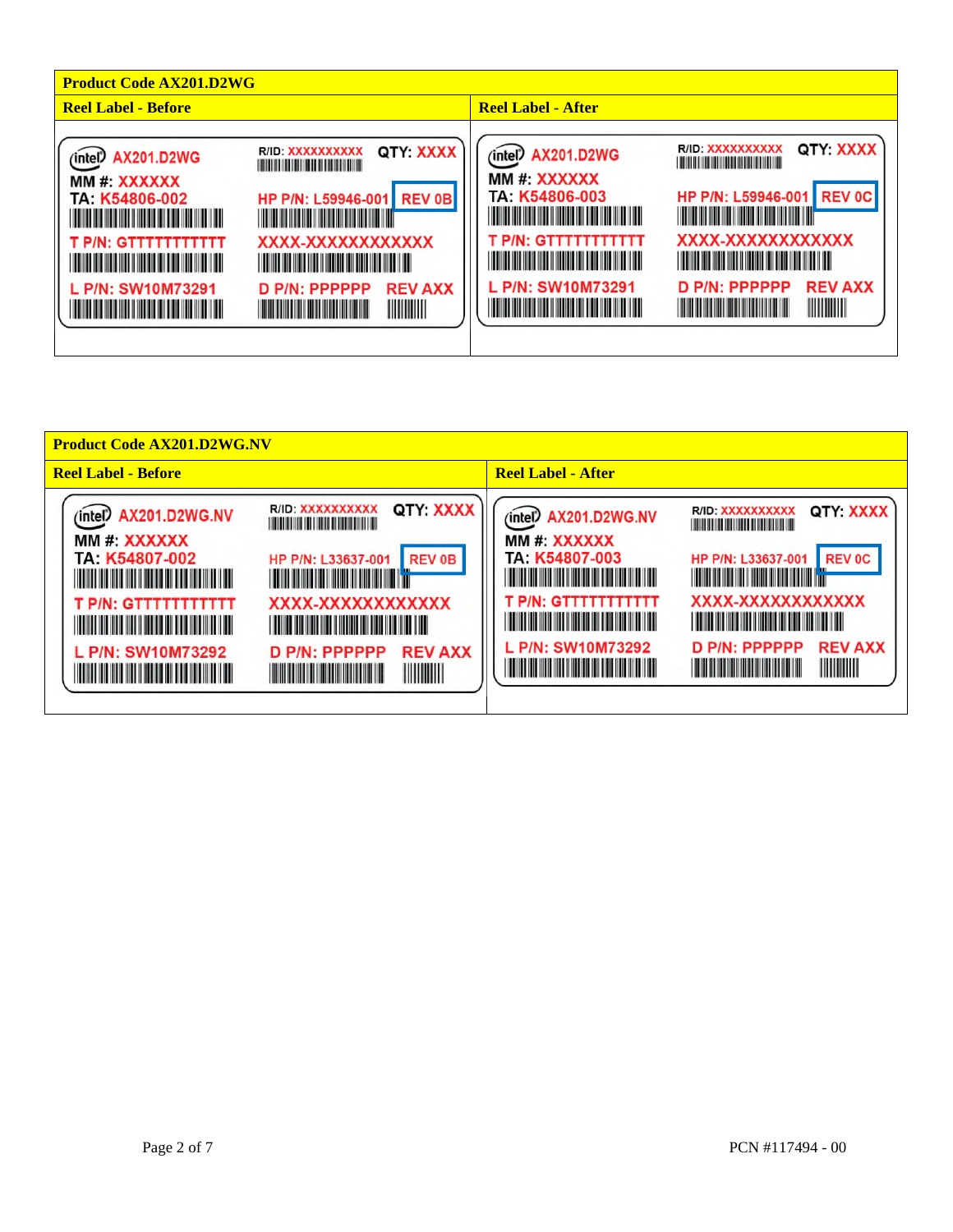

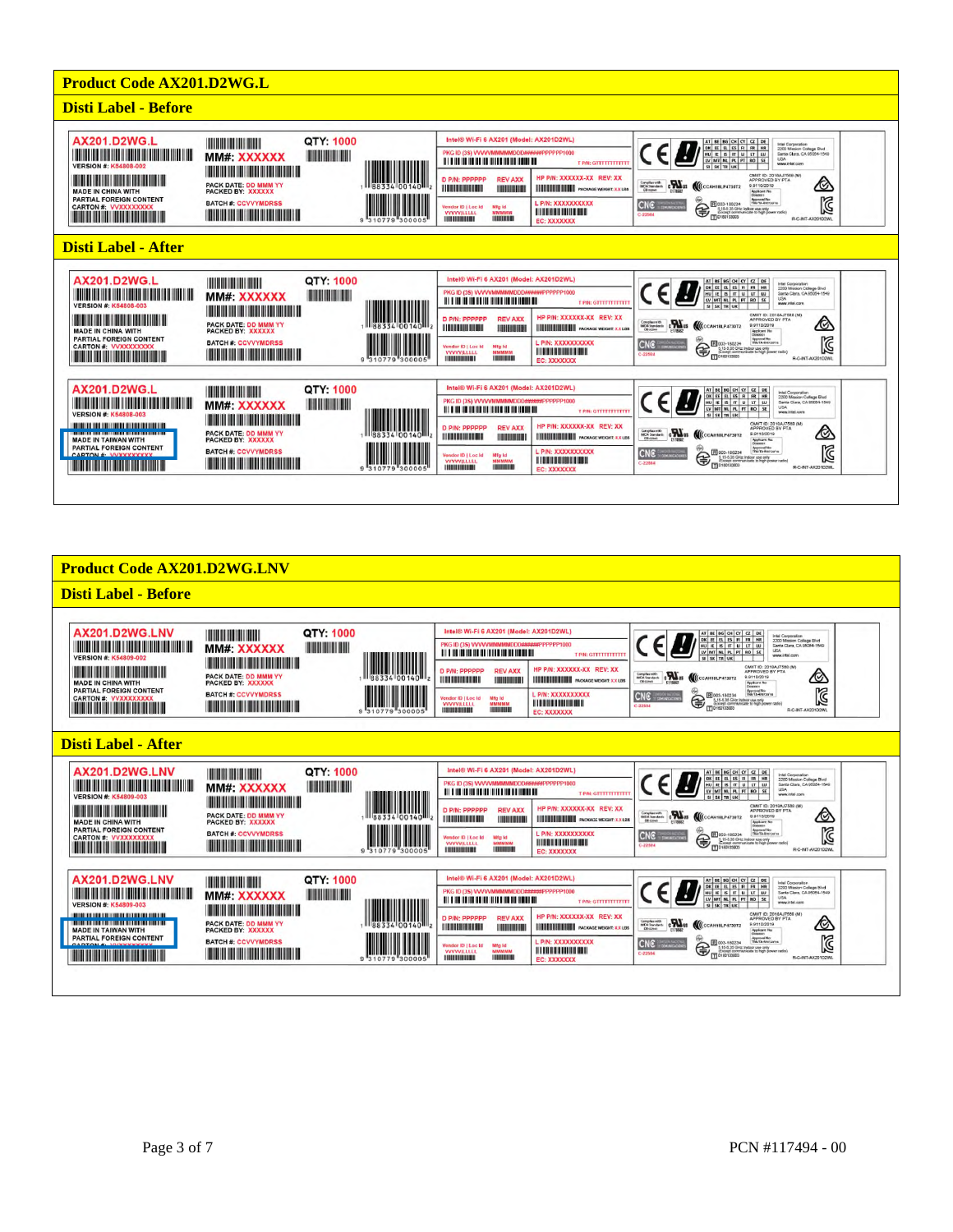

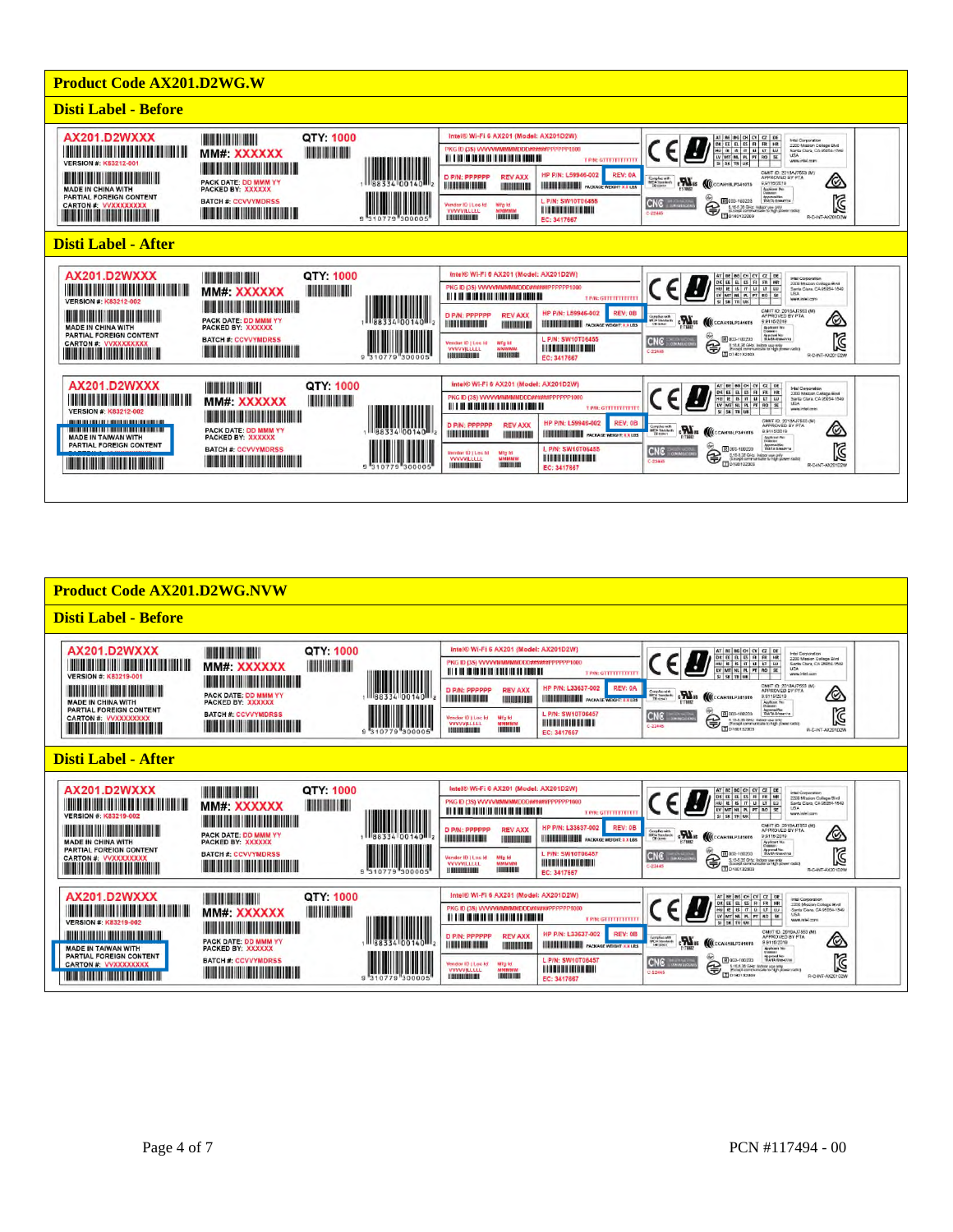

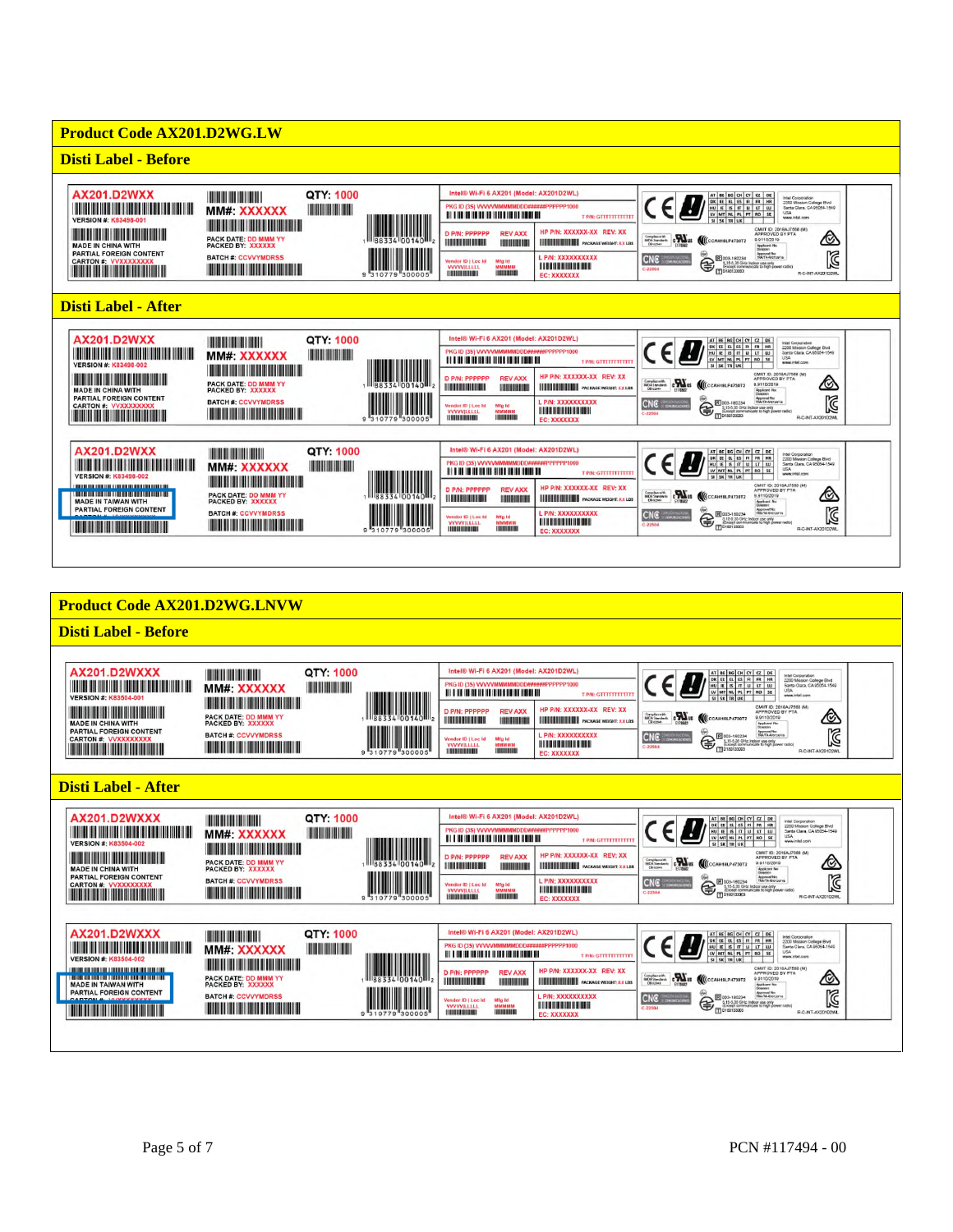# **Customer Impact of Change and Recommended Action:**

The label changes to the products do not affect functionality. Intel anticipates no impact to customers.

Intel will attempt to deplete pre-conversion material before shipping post-conversion material but there is a possibility of Intel shipping mixed inventory. Therefore, customers will need to manage and migrate to the post-conversion material as soon as possible.

Milestone dates are estimates and subject to change based on business and operational conditions.

## **Products Affected / Intel Ordering Codes:**

| <b>Product Code</b> | MMH    | <b>Pre Change TA</b> | <b>Post Change TA</b> |
|---------------------|--------|----------------------|-----------------------|
| AX201.D2WG          | 985857 | K54806-002           | K54806-003            |
| AX201.D2WG.NV       | 985868 | K54807-002           | K54807-003            |
| AX201.D2WGL         | 985869 | K54808-002           | K54808-003            |
| AX201.D2WG.LNV      | 985871 | K54809-002           | K54809-003            |
| AX201.D2WG.W        | 999TDM | K83212-001           | K83212-002            |
| AX201.D2WG.NVW      | 999TDN | K83219-001           | K83219-002            |
| AX201.D2WG.LW       | 999TDP | K83498-001           | K83498-002            |
| AX201.D2WG.LNVW     | 999TDR | K83504-001           | K83504-002            |

## **PCN Revision History:**

| <b>Date of Revision:</b> | <b>Revision Number:</b> | Reason:                  |
|--------------------------|-------------------------|--------------------------|
| March 23, 2020           | 00                      | Originally Published PCN |